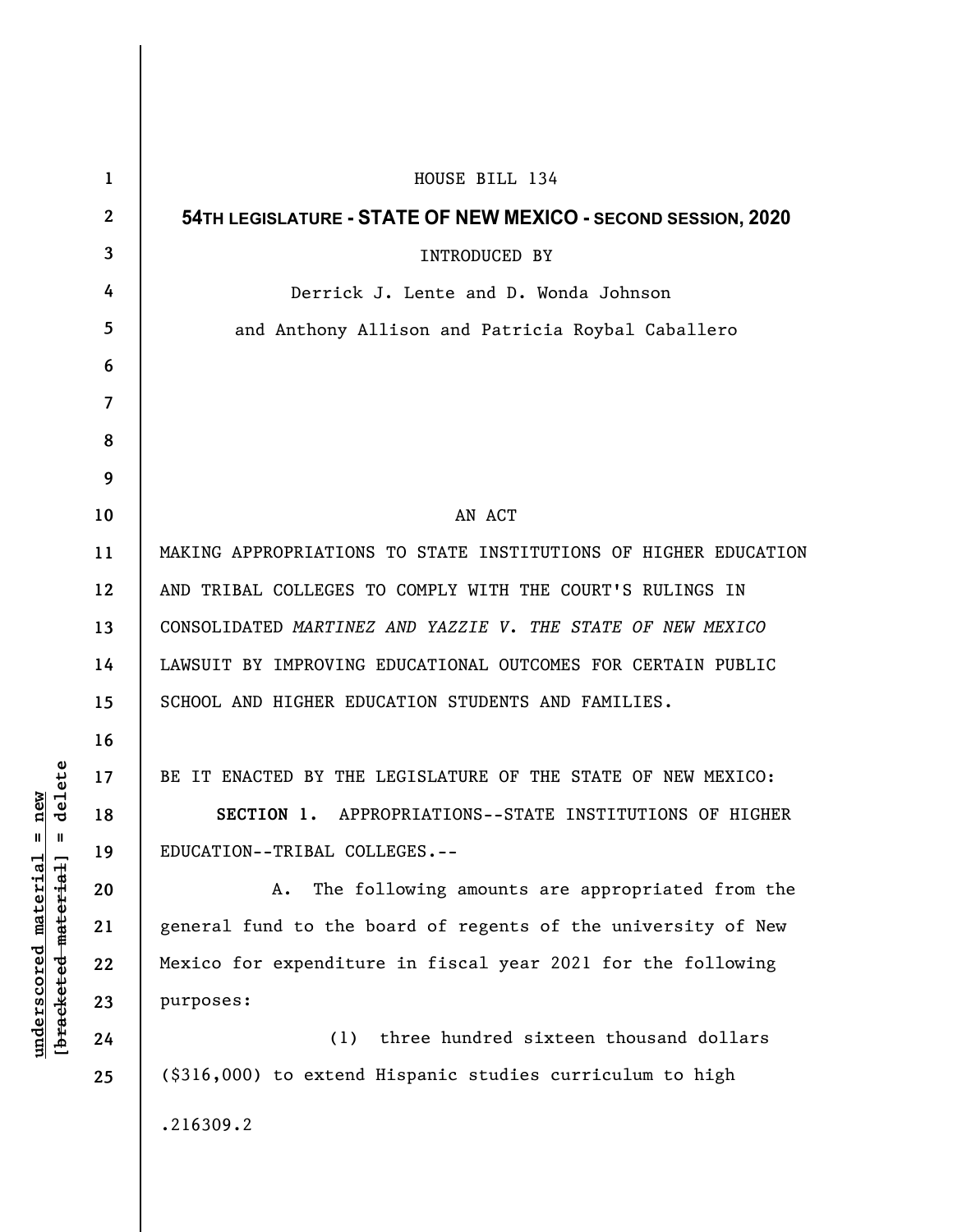**1 2 3 4 5 6 7 8 9 10 11 12 13 14 15 16 17 18 19 20 21 22 23 24 25**  schools that are currently without an ethnic studies curriculum and to build a higher education pipeline for Hispanic students; (2) three hundred sixteen thousand dollars (\$316,000) to support efforts to increase participation of African American high school students in science, technology, engineering and mathematics and to assist African American students' transition to higher education; (3) for the college of education: (a) five hundred fifty thousand dollars (\$550,000) to establish the American Indian education institute to improve American Indian student recruitment and retention; (b) five hundred thousand dollars (\$500,000) for the American Indian language policy research and teacher training center; (c) five hundred fifty thousand dollars (\$550,000) for the American Indian curriculum and material development center; (d) four hundred fifty thousand dollars (\$450,000) to support the Native American leadership doctoral cohort; (e) one million three hundred thousand dollars (\$1,300,000) for the Native American educational leadership education specialist and administrative licensure programs to increase the number of Native American school administrators; .216309.2  $- 2 -$ 

**underscored material = new [bracketed material] = delete**

 $b$ racketed material] = delete  $underscored material = new$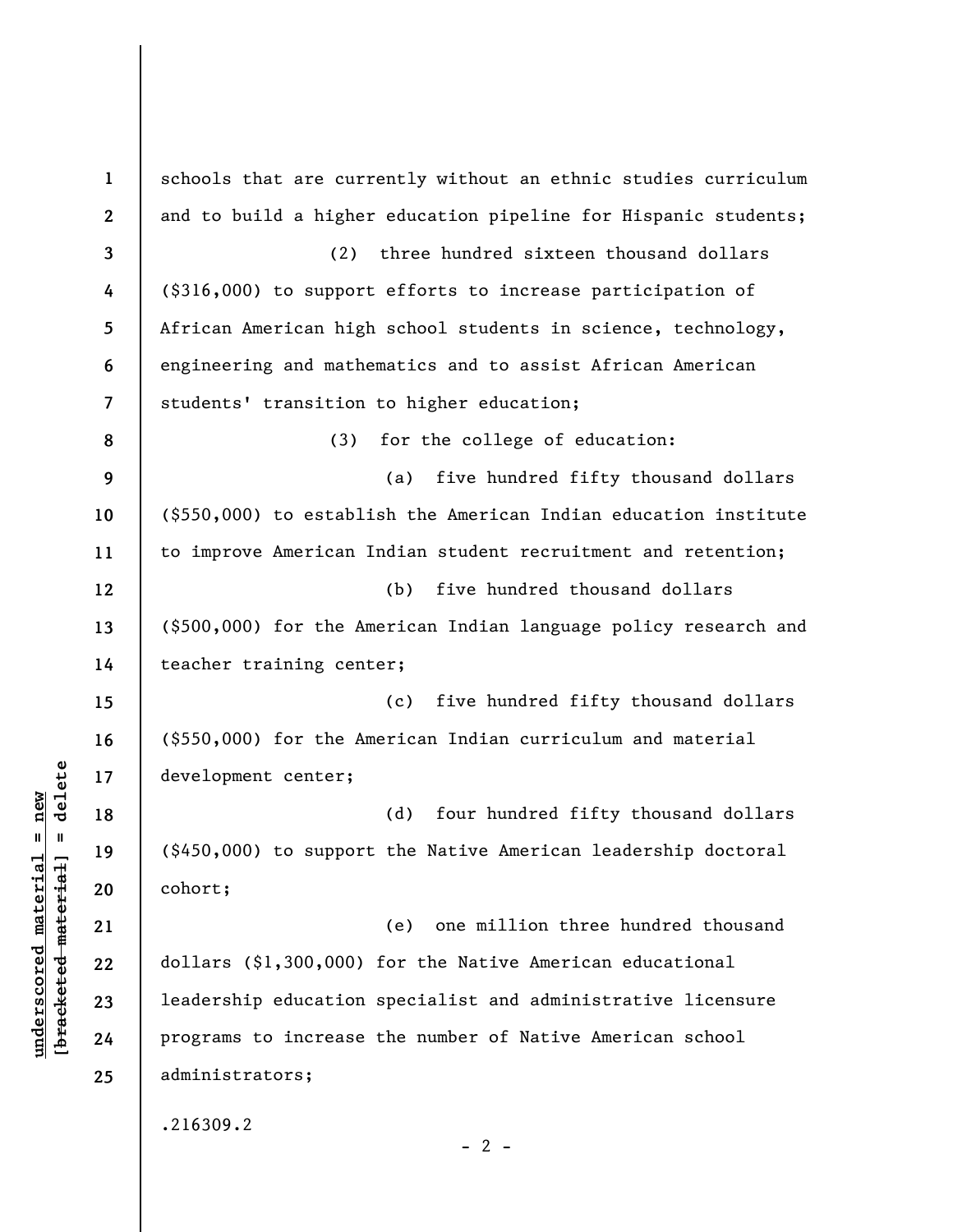**1 2 3 4 5 6 7 8 9 10 11 12 13 14 15 16 17 18 19 20 21 22 23 24 25**  (f) five hundred forty-five thousand dollars (\$545,000) to support the bilingual education degree programs in English and Navajo and English and Spanish; and (g) one hundred seventy thousand dollars (\$170,000) to support the dual license in special education and elementary education program at the Gallup branch; (4) for American Indian student services, nine hundred forty-six thousand two hundred thirty dollars (\$946,230) for student recruitment and retention, summer bridge programs and academic, cultural and financial advisement; (5) for the Native American studies program in the college of arts and sciences: (a) nine hundred twenty-eight thousand seven hundred six dollars (\$928,706) to support indigenous leadership, indigenous studies development, a master's degree program and high school curriculum development; and (b) three hundred sixteen thousand dollars (\$316,000) to institute ten projects of excellence to extend Native American studies curriculum to ten high schools that do not have indigenous studies curriculum; (6) for the school of medicine: (a) six hundred ninety-six thousand dollars (\$696,000) for the center for Native American health, including student recruitment and retention, academic advisement, community health assessments, school and community .216309.2  $-3 -$ 

**underscored material = new [bracketed material] = delete**

 $\frac{1}{2}$  of  $\frac{1}{2}$  and  $\frac{1}{2}$  and  $\frac{1}{2}$  and  $\frac{1}{2}$  and  $\frac{1}{2}$  and  $\frac{1}{2}$  and  $\frac{1}{2}$  and  $\frac{1}{2}$  and  $\frac{1}{2}$  and  $\frac{1}{2}$  and  $\frac{1}{2}$  and  $\frac{1}{2}$  and  $\frac{1}{2}$  and  $\frac{1}{2}$  and  $\frac{1}{2}$  an  $underscored material = new$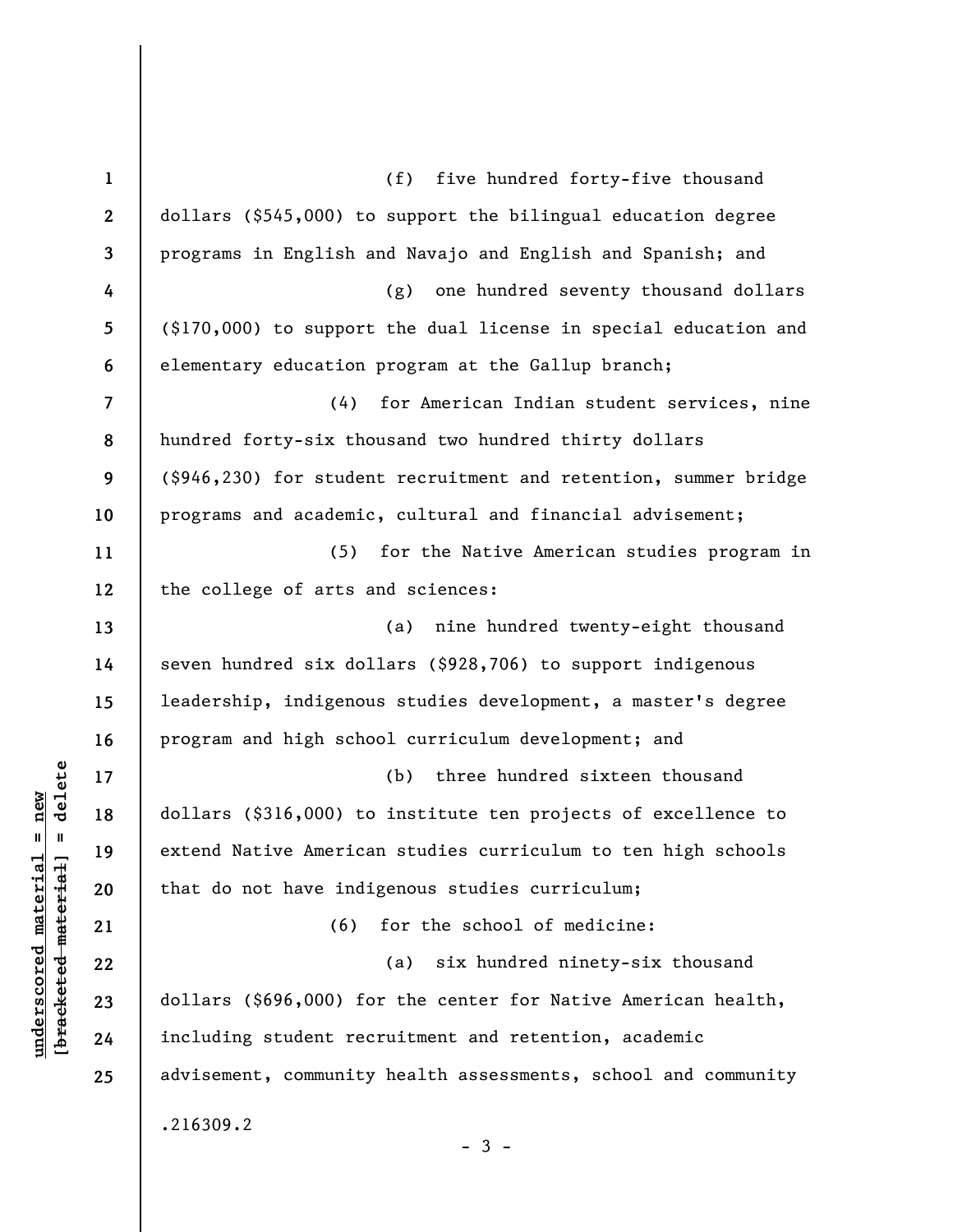**1**  health alignment and technical assistance; and

**2 3 4 5 6 7 8 9 10**  (b) four hundred fifty thousand dollars (\$450,000) to the community behavioral health division for Native American suicide prevention, clinical and communitybased prevention, intervention and research and technical assistance to public schools and tribal communities; (7) for the school of law, three hundred ninety-three thousand dollars (\$393,000) for the southwest Indian law clinic to provide legal and technical support to pueblos, tribes, policy protocols and tribal and university

(8) for the school of architecture and planning, seven hundred twenty-five thousand dollars (\$725,000) for indigenous planning and design, including community planning, education planning, infrastructure design and technical support to tribes.

agreements and memoranda of understanding; and

B. The following amounts are appropriated from the general fund to the board of regents of New Mexico highlands university for expenditure in fiscal year 2021 for the following purposes:

(1) for the Ben Lujan leadership and public policy institute, six hundred twenty-five thousand dollars (\$625,000) for bachelor's and master's degree programs, administrative licensure, teacher recruitment and retention and parental institutes;

- 4 -

.216309.2

 $\frac{1}{2}$  of  $\frac{1}{2}$  and  $\frac{1}{2}$  and  $\frac{1}{2}$  and  $\frac{1}{2}$  and  $\frac{1}{2}$  and  $\frac{1}{2}$  and  $\frac{1}{2}$  and  $\frac{1}{2}$  and  $\frac{1}{2}$  and  $\frac{1}{2}$  and  $\frac{1}{2}$  and  $\frac{1}{2}$  and  $\frac{1}{2}$  and  $\frac{1}{2}$  and  $\frac{1}{2}$  an **[bracketed material] = delete**  $anderscored material = new$ **underscored material = new**

**11** 

**12** 

**13** 

**14** 

**15** 

**16** 

**17** 

**18** 

**19** 

**20** 

**21** 

**22** 

**23** 

**24** 

**25**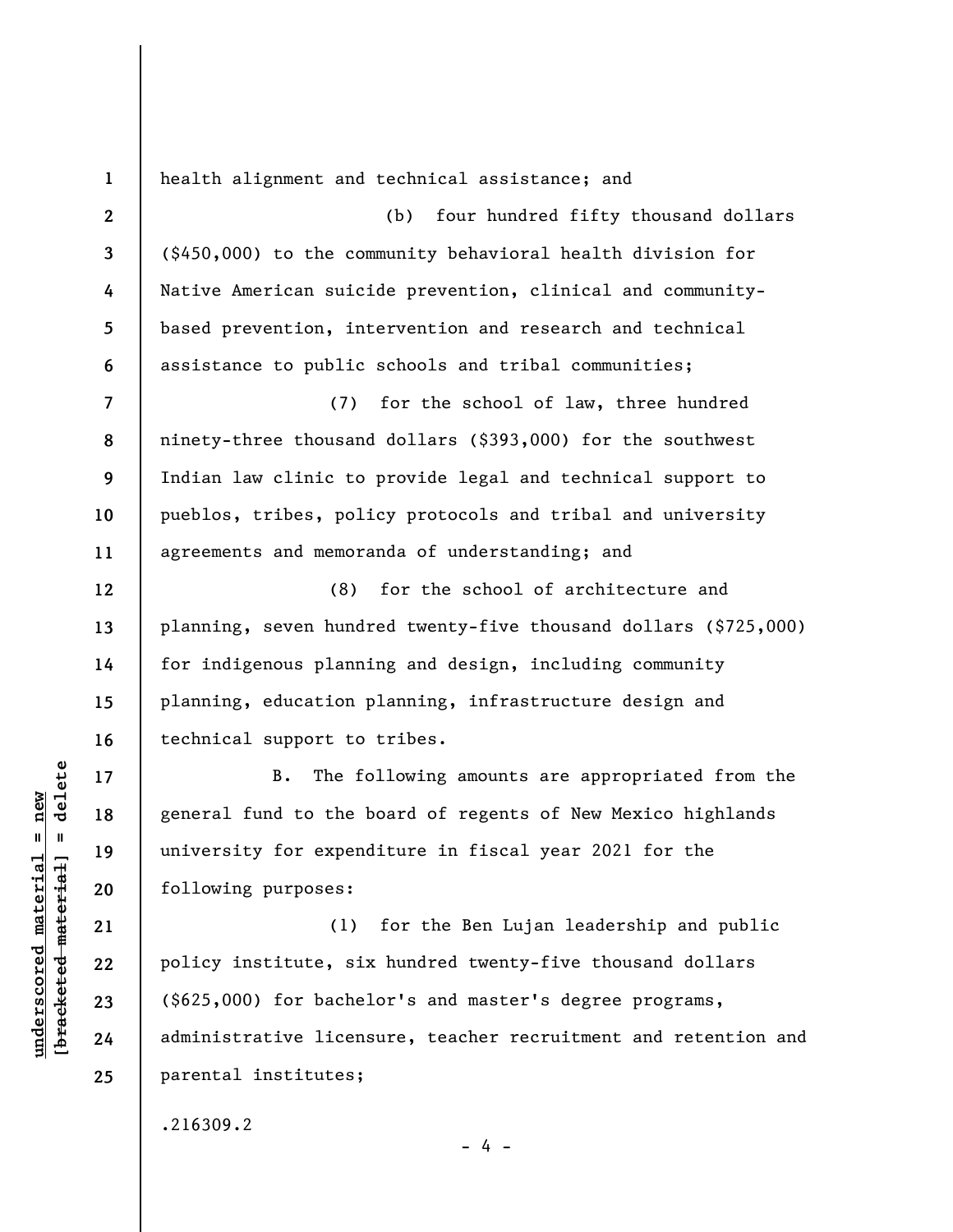**1 2 3 4 5 6 7 8 9 10 11 12 13 14 15 16 17 18 19 20 21 22 23 24 25**  (2) for the center for the education and study of diverse populations, seven hundred seventy-five thousand dollars (\$775,000) for teacher training, staff development, curriculum development, culturally responsive teaching, English language learner development standards, bilingual support, instructional leadership and youth leadership; (3) for the school of social work, two hundred fifty thousand dollars (\$250,000) for the Native American social work studies institute; (4) for American Indian student support services, two hundred fifty thousand dollars (\$250,000) for student support, academic and financial advisement, student retention and internships; and (5) one hundred thousand dollars (\$100,000) to expand programs designed to support parents of American Indian students to become knowledgeable with laws and policies that govern programs affecting their children's development and education. C. The following amounts are appropriated from the general fund to the board of regents of New Mexico state university for expenditure in fiscal year 2021: (1) three hundred thirty-seven thousand dollars (\$337,000) for the college of education's American Indian program; (2) fifty-eight thousand five hundred dollars .216309.2  $- 5 -$ 

 $\frac{1}{2}$  intereted material = delete **[bracketed material] = delete**  $underscored material = new$ **underscored material = new**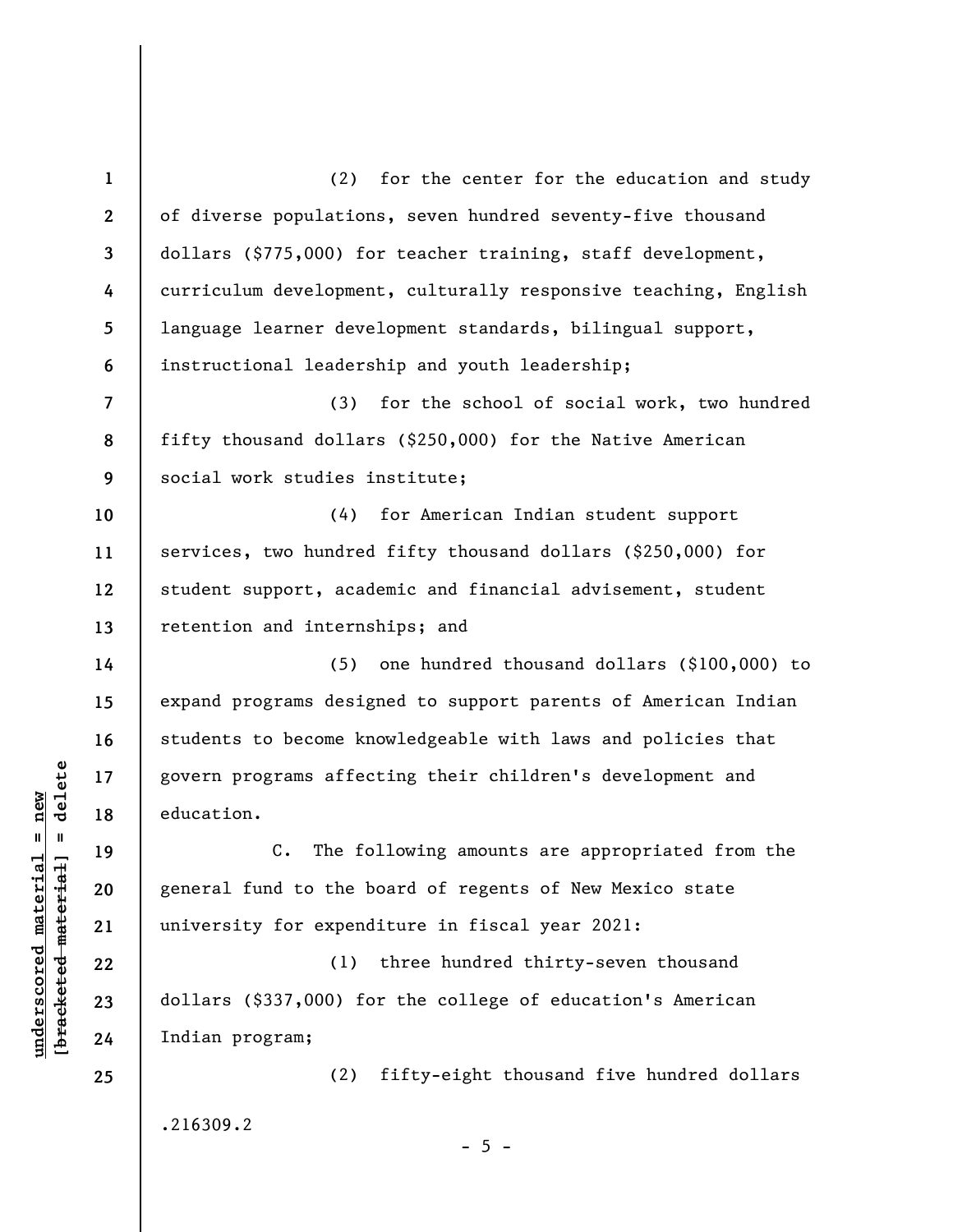(\$58,500) to fund career exploration camps; the college 101 program, which links students and parents to information about preparing for college with the help of native pathways; and dual credit programs focusing on agriculture, engineering, natural resources and business; and

(3) two hundred fifty-nine thousand dollars (\$259,000) to support outreach, recruitment, retention and expansion of borderlands and ethnic studies students, including university curriculum and graduate programs and ethnic studies curriculum in high schools that do not have culturally relevant curriculum.

D. The following amounts are appropriated from the general fund to the higher education department for expenditure in fiscal year 2021 for the following tribal college programs:

(1) for Navajo technical university to collaborate with the A:shiwi college and career readiness center at the Pueblo of Zuni to support the expansion of readiness programs; certificates, associate, baccalaureate and graduate degrees; and culturally and linguistically appropriate research, community engagement, service learning and other activities designed to foster cultural and environmental preservation and sustainable economic development within New Mexico as follows:

(a) eight hundred thousand dollars (\$800,000) to develop expanded literature that can be used in .216309.2  $- 6 -$ 

 $\frac{1}{2}$  intereted material = delete **[bracketed material] = delete**  $underscored material = new$ **underscored material = new**

**1** 

**2** 

**3** 

**4** 

**5** 

**6** 

**7** 

**8** 

**9** 

**10** 

**11** 

**12** 

**13** 

**14** 

**15** 

**16** 

**17** 

**18** 

**19** 

**20** 

**21** 

**22** 

**23** 

**24** 

**25**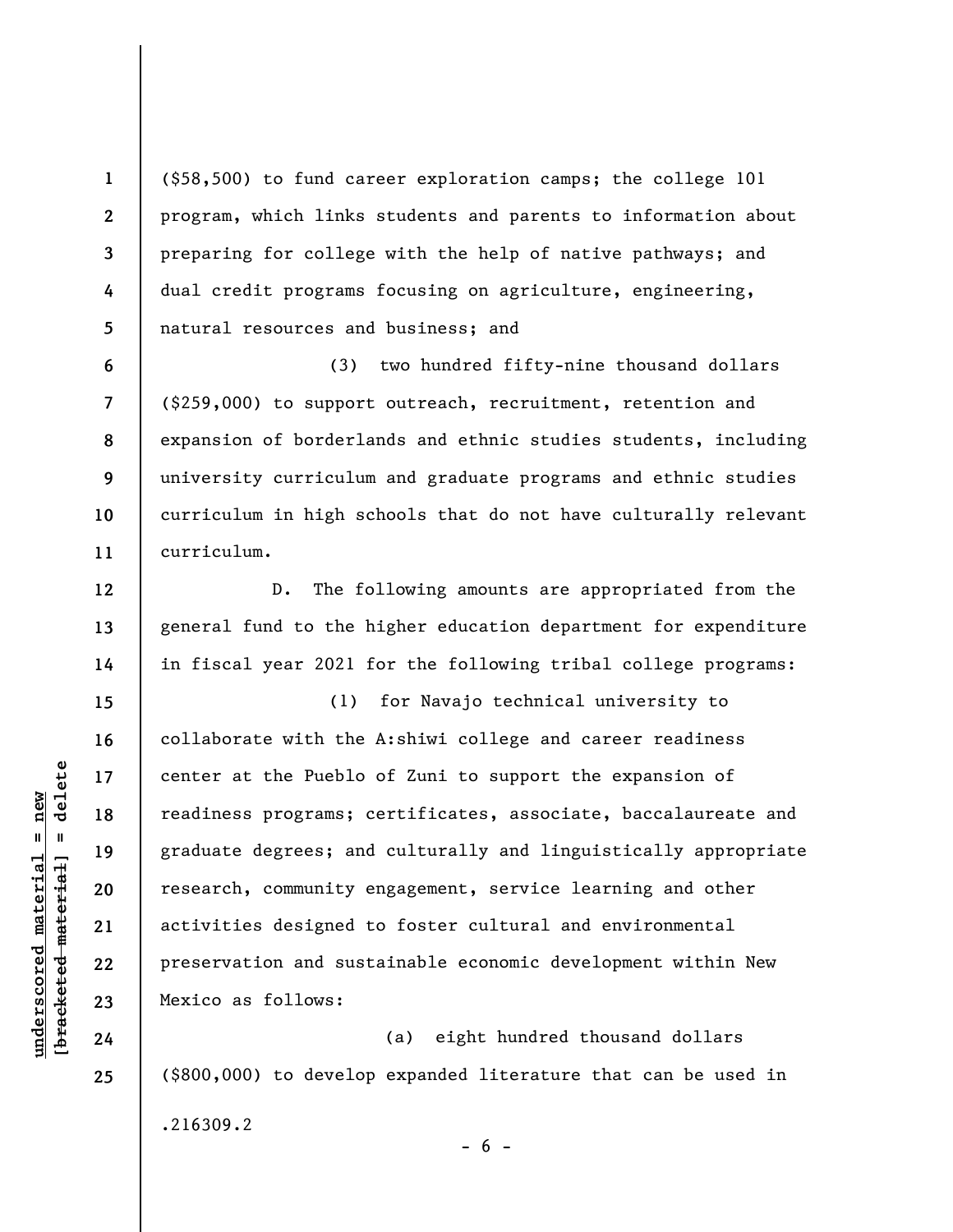**1 2 3 4 5 6 7 8 9 10 11 12 13 14 15 16 17 18 19 20 21 22 23 24 25**  public school classrooms and other venues, including homes, in pueblos and Navajo chapters in New Mexico; (b) seven hundred twenty-seven thousand four hundred dollars (\$727,400) to expand educational outreach in public schools in New Mexico with a high percentage of Navajo students to encourage those students to enroll in science, technology, engineering and mathematics courses by providing presentations and workshops to students, teachers and families; (c) one million seven hundred ninetyfive thousand eight hundred dollars (\$1,795,800) to support early childhood practicum programs; (d) four hundred twenty-two thousand dollars (\$422,000) for courses covering substance abuse and suicide prevention in the nursing program; and (e) two hundred ten thousand dollars (\$210,000) to support the New Mexico dual credit program at the university; (2) for Diné college: (a) one million five hundred thousand dollars (\$1,500,000) for recruitment, retention and advance training for teacher licensure and endorsement in bilingual multicultural education; (b) five hundred thousand dollars (\$500,000) to create a publishing center to create, print and .216309.2 - 7 -

**underscored material = new [bracketed material] = delete**

 $\frac{1}{2}$  intereted material = delete  $underscored material = new$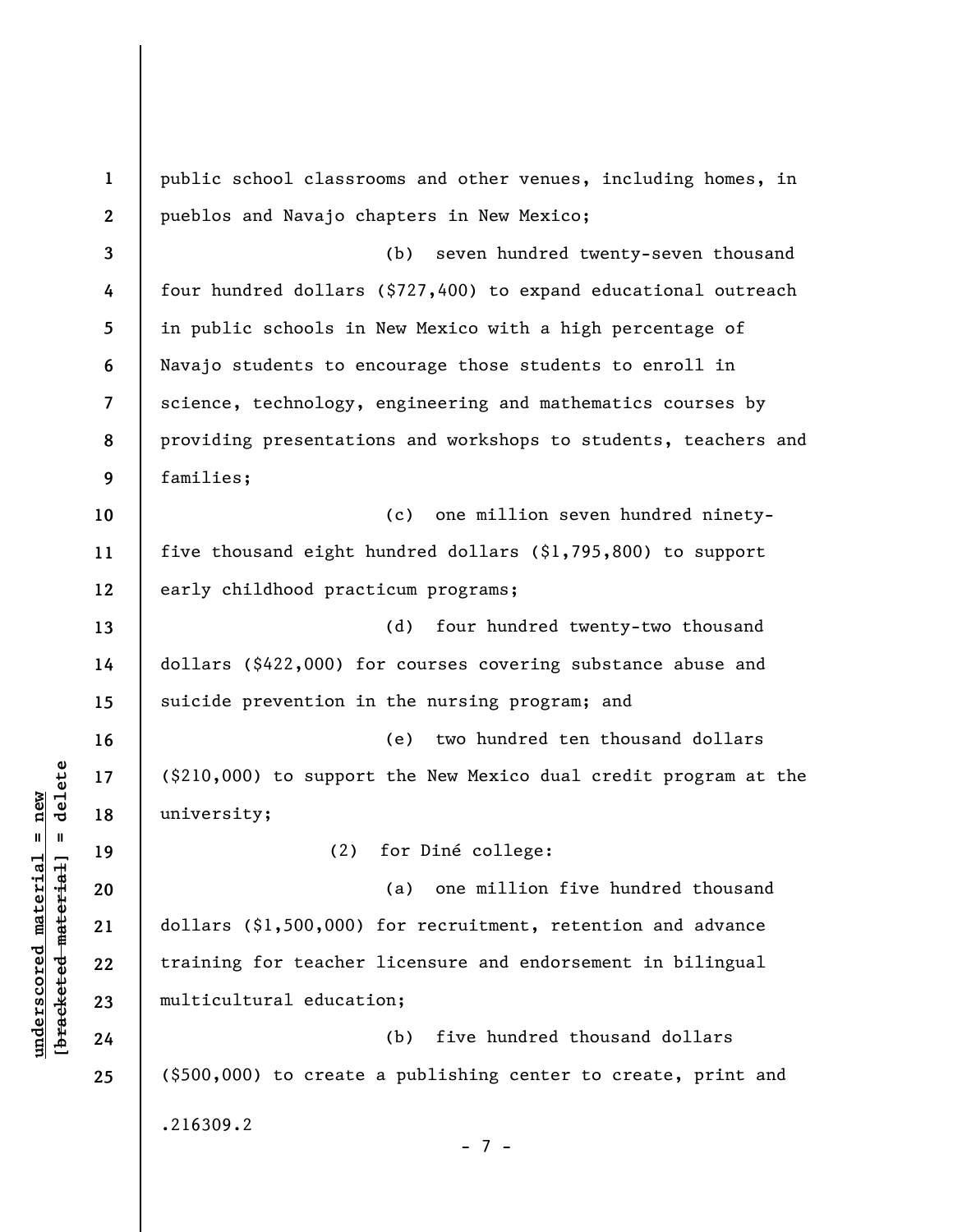**1 2 3 4 5 6 7 8 9 10 11 12 13 14 15 16 17 18 19 20 21 22 23 24 25**  disseminate Navajo language curriculum and instructional and other materials; (c) five hundred thousand dollars (\$500,000) to create a dual language teacher education center; and (d) eight hundred thousand dollars (\$800,000) to support culturally and linguistically relevant education and extended learning programs; and (3) for southwestern Indian polytechnic institute: (a) two hundred forty-five thousand eight hundred ninety-two dollars (\$245,892) for the teacher preparation pipeline; (b) two hundred thousand dollars (\$200,000) for outreach recruitment, retention and certification of behavioral health and social work students and their transition to degree programs; (c) two hundred thousand dollars (\$200,000) to support recruitment and support services for public school students in the transition from high school to post-secondary education; and (d) one hundred thousand dollars (\$100,000) for dual credit and transfer support services and for scholarships for New Mexico residents. E. Any unexpended or unencumbered balance of the .216309.2 - 8 -

**underscored material = new [bracketed material] = delete**

 $\frac{1}{2}$  intereted material = delete  $underscored material = new$